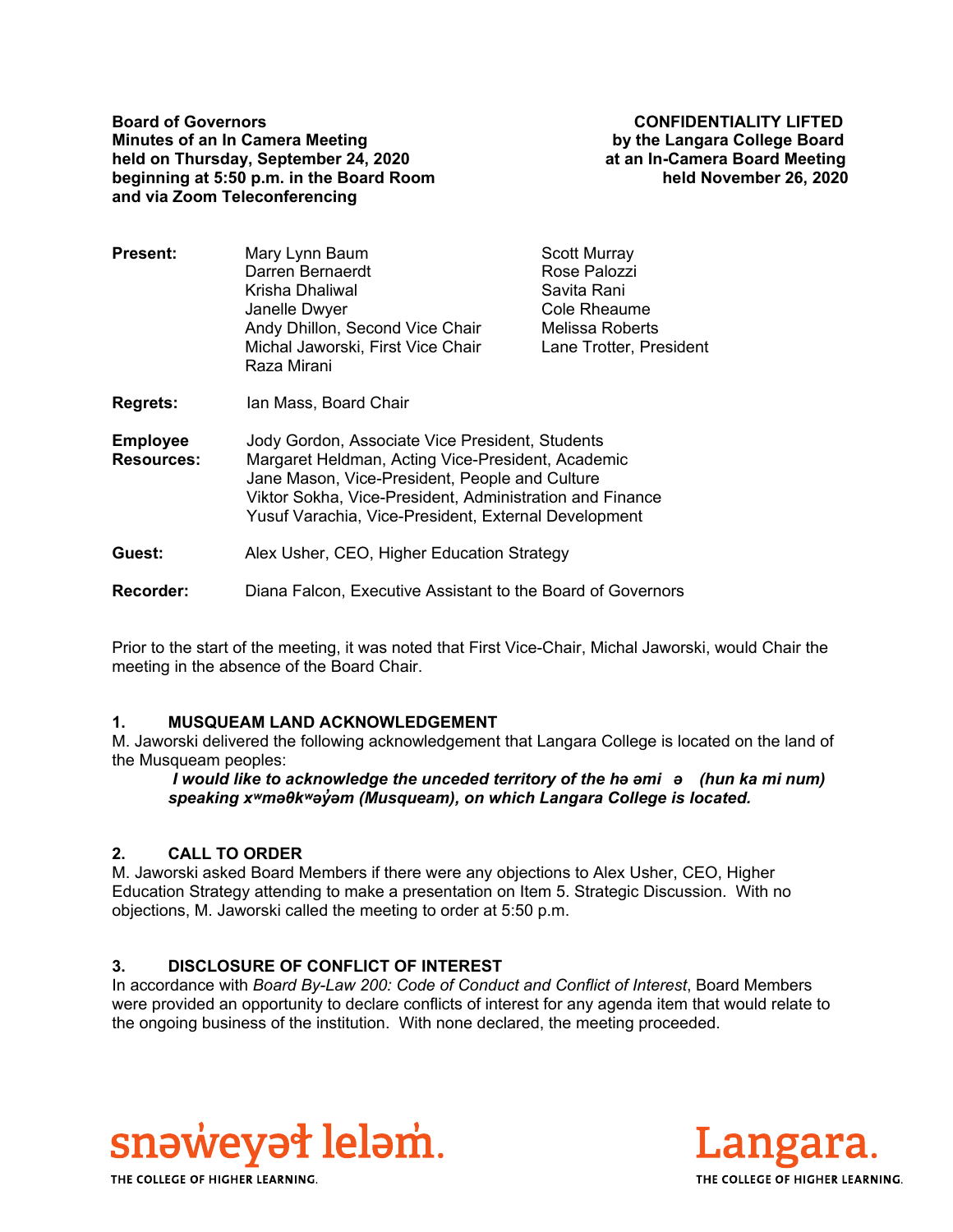Langara College Board of Governors CONFIDENTIALITY LIFTED Minutes of an In-Camera Meeting held on Thursday, September 24, 2020 Page 2 of 3

# **4. APPROVAL OF AGENDA/CONSENT AGENDA**

M. Jaworski asked if there were any items that needed to be removed from the consent agenda for further discussion. There were no items.

# It was moved by A. Dhillon and seconded by R. Palozzi

**THAT, the Board approve the agenda and the items on the consent agenda.** 

**Carried Unanimously**

# **4.1 Chair's Report – Acknowledged**

# **5. STRATEGIC DISCUSSION**

# **5.1 Presentation from Alex Usher, CEO, Higher Education Strategy**

L. Trotter welcomed Alex Usher, CEO, Higher Education Strategy who was in attendance to make a presentation on post-secondary education in Canada: pre- and post-COVID. L. Trotter noted that A. Usher is an expert on higher education and trends, is a sought-after speaker, provides advice and support to countries around the world, and provided an update to the Board in September 2019. A. Usher made a presentation to the Board noting that it will be interesting in a year from now to have institutions do a COVID post-mortem and determine what lessons were learned.

Discussion ensued and Board Members questions were answered.

The Board thanked Alex Usher for his very informative presentation with a round of applause.

[It was noted that A. Usher left the meeting at 6:47 p.m.]

# **6. MINUTES OF MEETING HELD JUNE 25, 2020**

It was moved by M. Roberts and seconded by K. Dhaliwal **THAT, the Minutes of the In-Camera meeting held June 25, 2020, be approved. Carried Unanimously.** 

# **7. COMMITTEE REPORTS/APPROVALS**

# **7.1 Audit and Finance Committee**

#### **7.1.1 Draft Minutes of Meeting held September 10, 2020**

A. Dhillon highlighted the draft minutes of the AFC meeting held September 10, 2020, attached to the agenda for information. He noted that the minutes contain the items that were redacted in the public session.

# **7.2 Governance and Nominating Committee**

# **7.2.1 Summary Report of Meeting held September 17, 2020**

J. Dwyer noted that the summary report of the GNC meeting held September 17, 2020, was attached to the agenda for information.





THE COLLEGE OF HIGHER LEARNING.